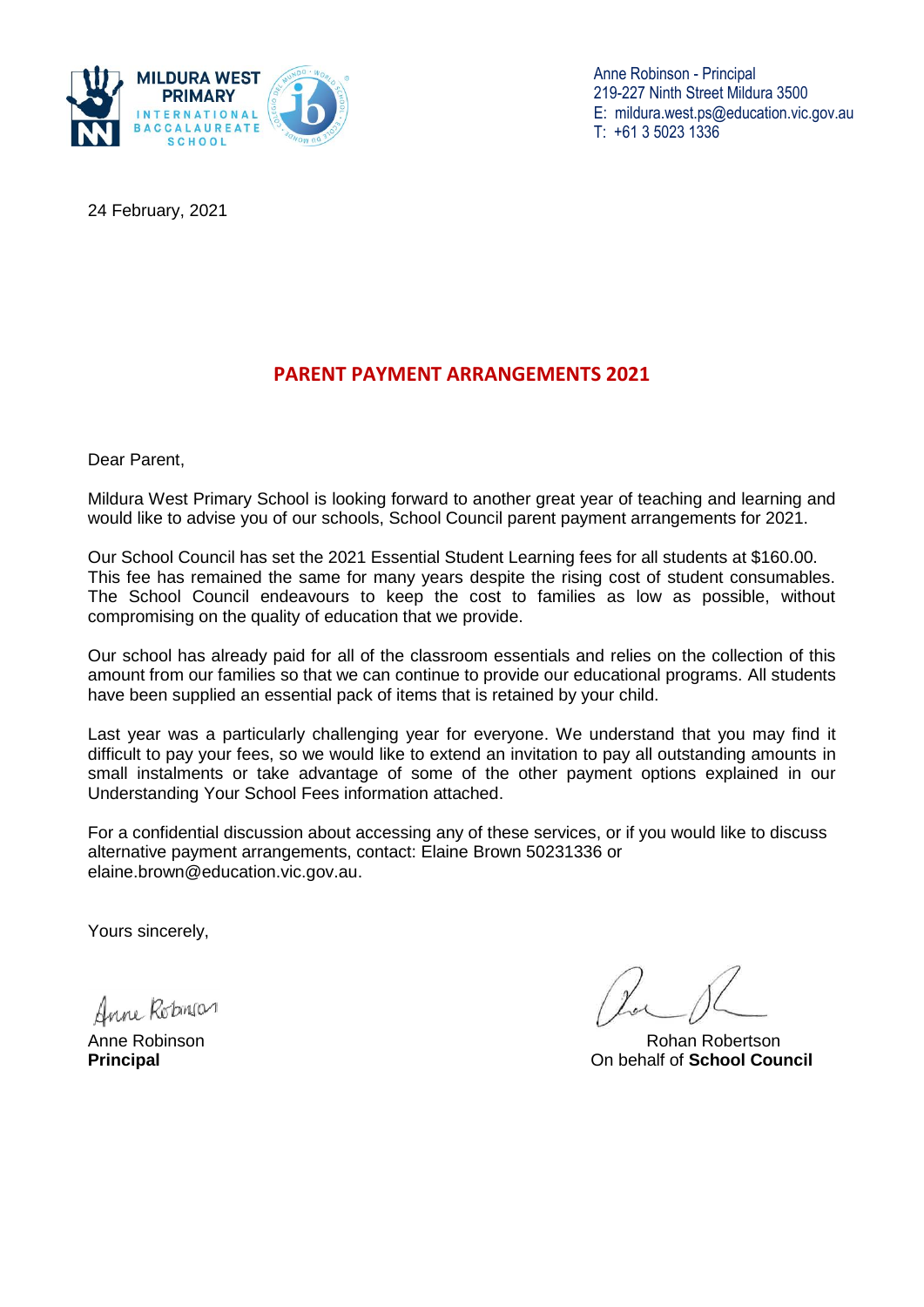# Mildura West Primary School Council

# Understanding Your School Fees

### **What does legislation say?**

The Education and Training Reform Act (2006) provides for **free instruction** in the standard curriculum program to all students in government schools. The Act also empowers school councils to charge fees to parents for goods and services provided by the school to a child.

#### **What is provided as part of 'free instruction'?**

Free instruction is the teaching staff, administration and the provision of facilities required to provide instruction of the **standard curriculum program**. This includes any reasonable adjustments for the students with disabilities. **How is free education funded?**

All public schools receive funding from the government to teach the standard curriculum. This funding pays for:

- staff to do the teaching and run the school
- the buildings and facilities
- extra support for children with a disability.

This funding does not provide for the books, materials or consumables that the school purchases each year to support the teaching of free education. This is why we charge fees for Essential or Optional items. **Schools can ask parents to reimburse the cost of items taken possession of by students.**

#### **What does Mildura West Primary School do?**

Each year, Mildura West School Council meets to set the fees for your child's education. School Council has set essential Student Learning Items for 2021 at \$160.00.

#### **Essential Student Learning Items**

These are items, activities or services that are essential to student learning of the standard curriculum. These items may include items that the student takes temporary or permanent possession of, or activities associated with instruction that all students are expected to attend.

#### **Optional Items**

Mildura West Primary School offers a range of optional items and activities that are additional to the delivery of the standard curriculum. These items and activities are designed to broaden the school experience for your child.

#### **Voluntary Contributions**

Mildura West Primary School continues to welcome your voluntary contributions and your fundraising efforts to support our school.

You can make a general voluntary contribution that goes towards all of our school's important priorities for 2021 as well as providing additional activities and services for all students.

Your child will not be disadvantaged if you do not make a voluntary contribution. All records of voluntary contributions are kept confidential as well as your decision about whether to make a contribution or not.

### **What financial support is available?**

Parents who hold a concession card may be eligible for Camps, Sports and Excursion Fund (CSEF) or Prep Uniform Support.

Mildura West Primary School understands that some families may experience financial difficulty and offers a range of support options, including:

- Camps, Sports and Excursions Fund
- State Schools Relief uniform applications
- Subsidised year 6 windcheaters at half cost price
- Subsidised Year6 Graduation
- Below cost, rent to buy IPad and cover for years 3-6
- Volunteer operated Breakfast Club three days per week
- Centrepay deduction facility
- Payment Plan arrangements

## **Payment Methods**

EFTPOS, Cash, Cheque, BPay, Direct Deposit, Centrepay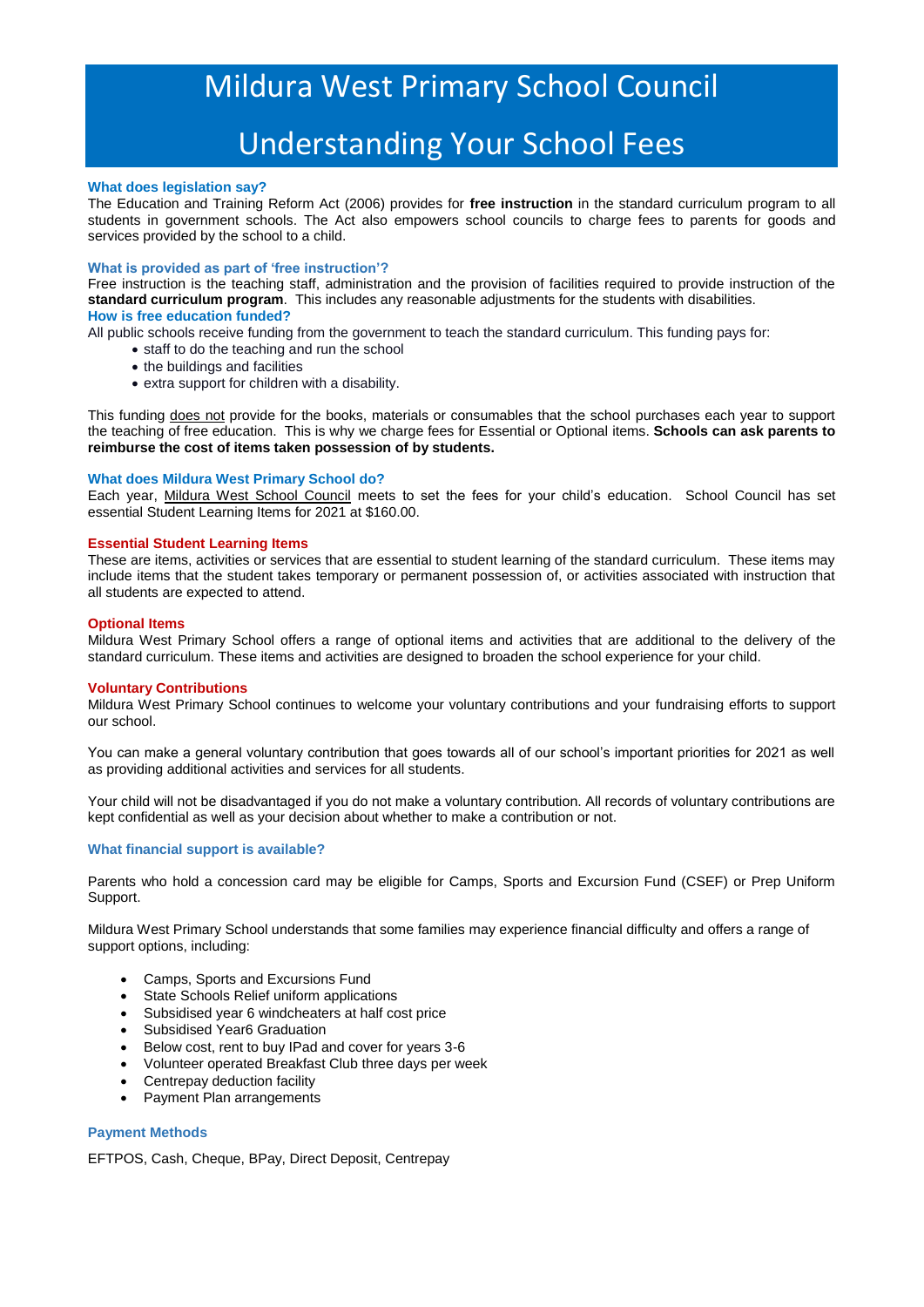## **FEE SCHEDULE – YEAR PREP**



| <b>Essential Student Learning Items</b>                                              | <b>Amount</b> |
|--------------------------------------------------------------------------------------|---------------|
| Prep Pack taken possession of by your child                                          |               |
| Workbooks                                                                            |               |
| Book Box                                                                             |               |
| Library bag                                                                          |               |
| Whiteboard                                                                           |               |
| <b>Reading Diary</b>                                                                 |               |
| Welcome to Prep Photo Pack                                                           |               |
| <b>Art Materials</b>                                                                 | \$50.00       |
| <b>Stationery Items</b>                                                              |               |
|                                                                                      | \$40.00       |
| Online subscriptions Mathletics/ Other Educational Apps                              |               |
|                                                                                      | \$20.00       |
| Unit of Inquiry – Curriculum materials/incursions/excursions as scheduled throughout |               |
| 2021. The cost of these excursions will be advised throughout the year.              | \$50.00       |
| <b>TOTAL</b>                                                                         |               |
|                                                                                      | \$160.00      |
|                                                                                      |               |
| <b>Ontional Item</b>                                                                 | <b>Amount</b> |

| <b>Optional Item</b>                                                               | <b>Amount</b> |
|------------------------------------------------------------------------------------|---------------|
| Optional Prep Activity Day, excursions, incursions and performances as scheduled   | To be advised |
| throughout 2021. The cost of these excursions will be advised throughout the year. |               |
| School Magazine                                                                    | \$15.00       |
|                                                                                    |               |
| School Photos                                                                      | To be advised |
|                                                                                    |               |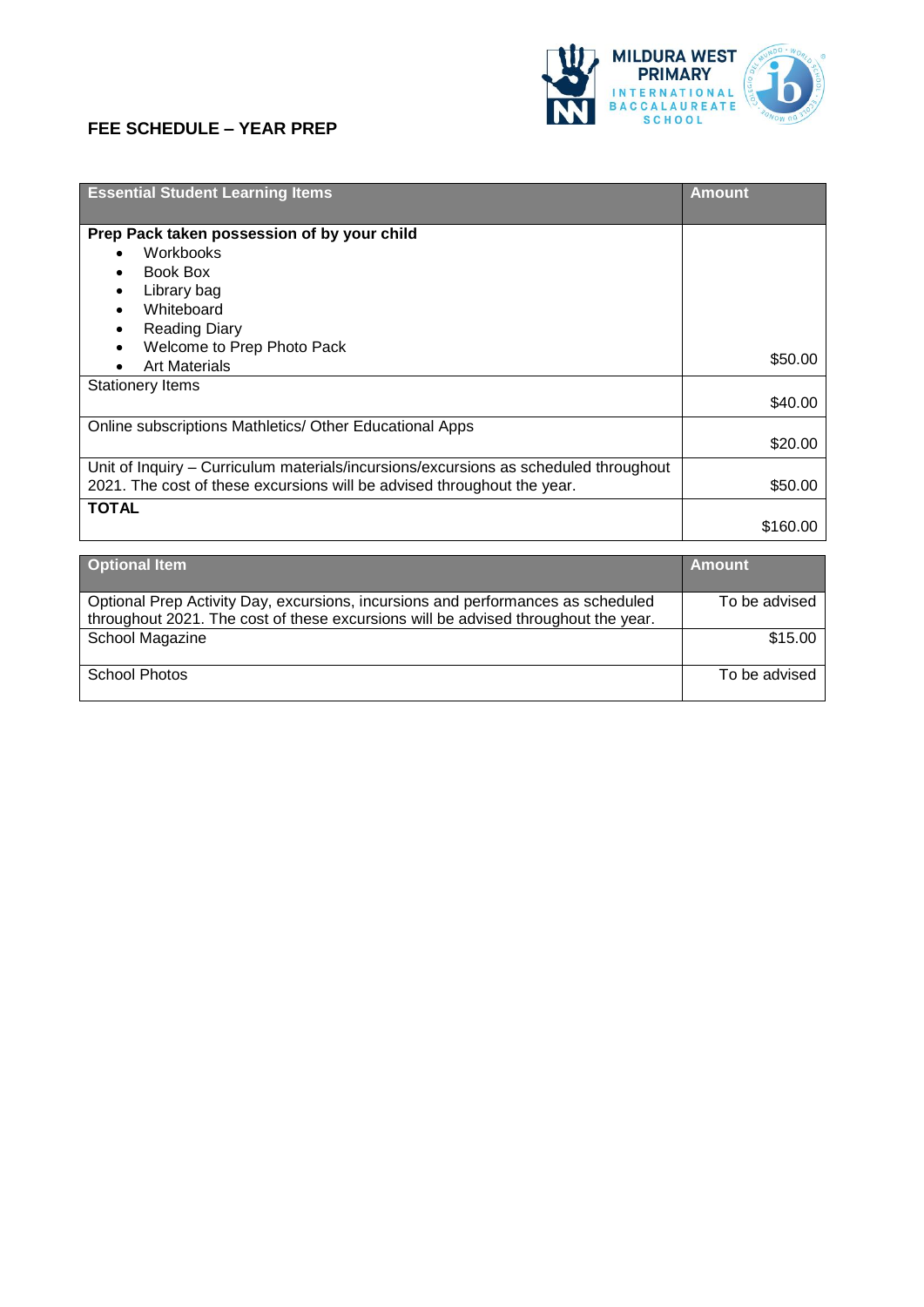## **FEE SCHEDULE – YEAR 1 & 2**



| <b>Essential Student Learning Items</b>                                              | <b>Amount</b> |
|--------------------------------------------------------------------------------------|---------------|
| Grade 1/2 Pack taken possession of by your child                                     |               |
| Workbooks                                                                            |               |
| Scrapbooks                                                                           |               |
| Book Box                                                                             |               |
| <b>Reading Diary</b>                                                                 |               |
| <b>Art Materials</b>                                                                 |               |
| Display Book                                                                         | \$50.00       |
| <b>Stationery Items</b>                                                              |               |
|                                                                                      | \$40.00       |
| Online subscriptions Mathletics/ Other Educational Apps                              |               |
|                                                                                      | \$20.00       |
| Unit of Inquiry – Curriculum materials/incursions/excursions as scheduled throughout |               |
| 2021. The cost of these excursions will be advised throughout the year.              | \$50.00       |
| <b>TOTAL</b>                                                                         |               |
|                                                                                      | \$160.00      |
|                                                                                      |               |
| <b>Optional Item</b>                                                                 | <b>Amount</b> |
|                                                                                      |               |

| Optional Grade 1 Activity Day, Grade 2 Sleepover/Activity Day, excursions,   | Year 1 \$22.00 |
|------------------------------------------------------------------------------|----------------|
| incursions, and performances as scheduled throughout 2021. The cost of these | Year 2 \$30.00 |
| excursions will be advised throughout the year.                              |                |
| School Magazine                                                              | \$15.00        |
|                                                                              |                |
| School Photos                                                                | To be advised  |
|                                                                              |                |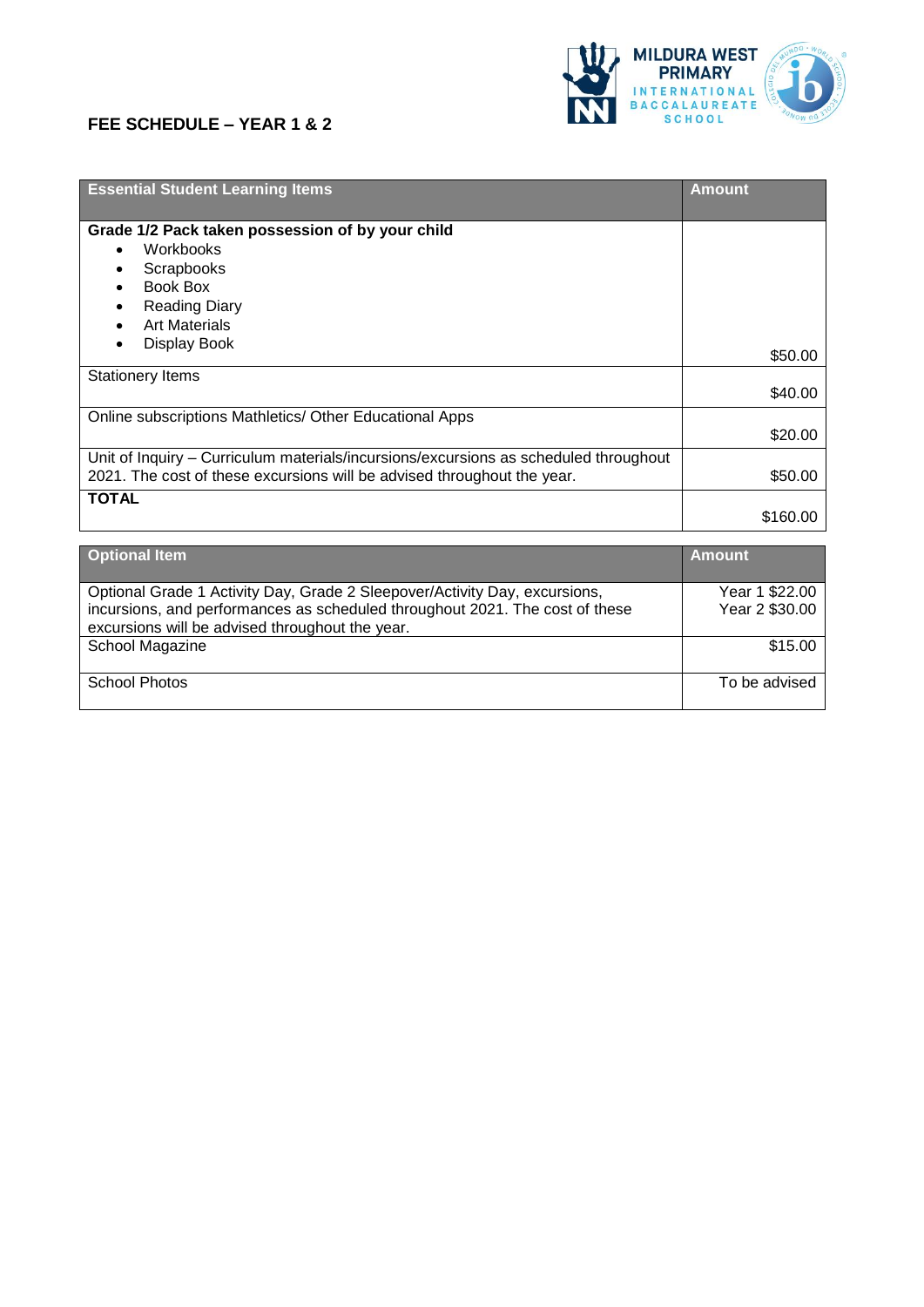## **FEE SCHEDULE – YEAR 3 & 4**



| <b>Essential Student Learning Items</b>                                              | <b>Amount</b> |
|--------------------------------------------------------------------------------------|---------------|
| Grade 3/4 Pack taken possession of by your child                                     |               |
| Workbooks                                                                            |               |
| Scrapbooks                                                                           |               |
| Ruler/Eraser/Sharpener                                                               |               |
| <b>Art Materials</b>                                                                 |               |
| Display Book                                                                         |               |
|                                                                                      | \$50.00       |
| <b>Stationery Items</b>                                                              |               |
|                                                                                      | \$40.00       |
| Online subscriptions Mathletics/ Other Educational Apps                              |               |
|                                                                                      | \$20.00       |
| Unit of Inquiry – Curriculum materials/incursions/excursions as scheduled throughout |               |
| 2021. The cost of these excursions will be advised throughout the year.              | \$50.00       |
| <b>TOTAL</b>                                                                         |               |
|                                                                                      | \$160.00      |
|                                                                                      |               |

| <b>Optional Item</b>                                                               | Amount        |
|------------------------------------------------------------------------------------|---------------|
| Optional Grade 3 & 4 camps, excursions, incursions, and performances as            | To be advised |
| scheduled throughout 2021. The cost of these excursions will be advised throughout |               |
| the year.                                                                          |               |
| School Magazine                                                                    | \$15.00       |
| <b>School Photos</b>                                                               | To be advised |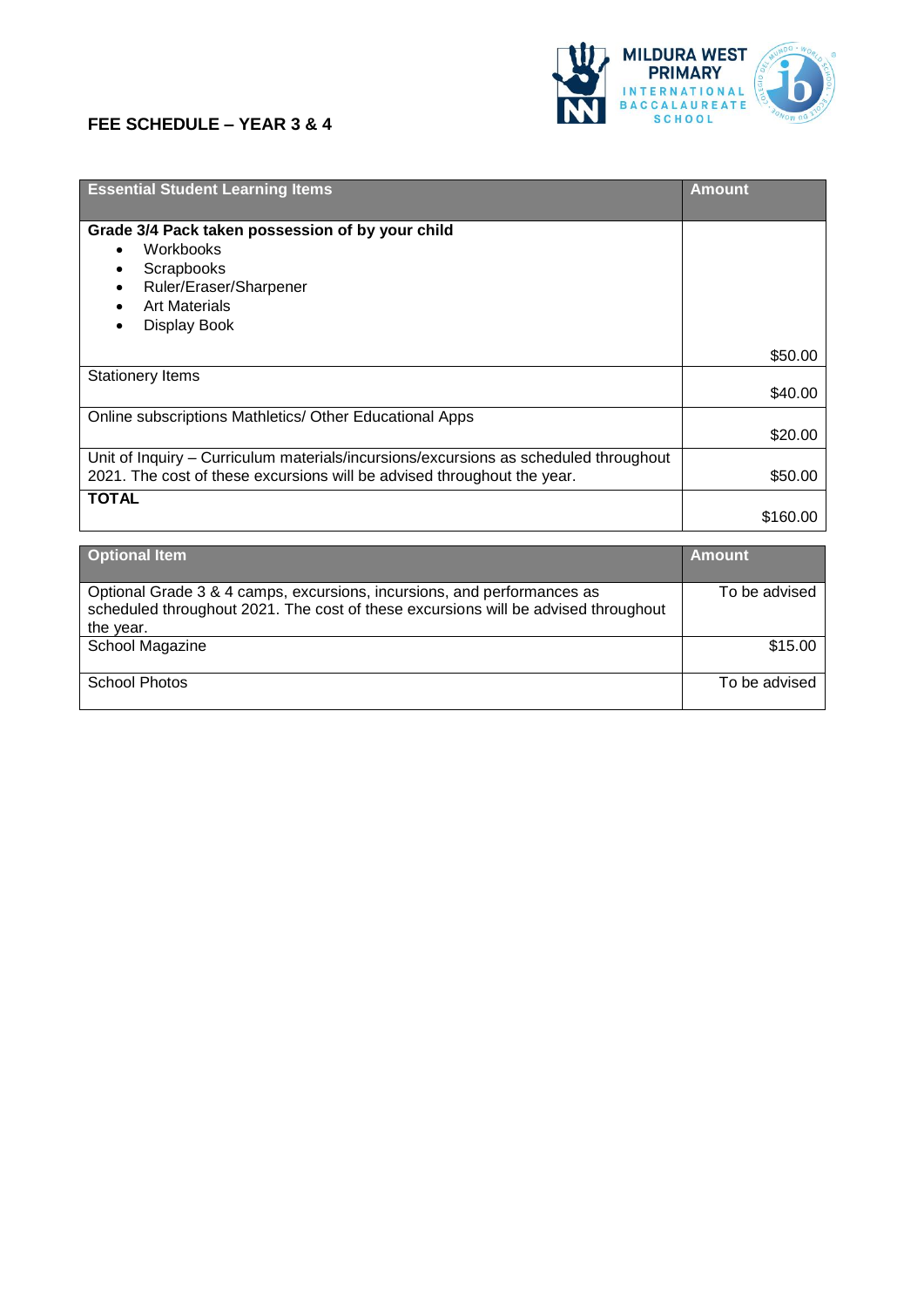## **FEE SCHEDULE – YEAR 5**



| <b>Essential Student Learning Items</b>                                              | <b>Amount</b> |
|--------------------------------------------------------------------------------------|---------------|
| Grade 5 Pack taken possession of by your child                                       |               |
| Workbooks                                                                            |               |
| Scrapbooks                                                                           |               |
| Ruler/Eraser/Sharpener                                                               |               |
| <b>Art Materials</b>                                                                 |               |
| Display Book                                                                         |               |
|                                                                                      | \$50.00       |
| <b>Stationery Items</b>                                                              |               |
|                                                                                      | \$35.00       |
| Online subscriptions Mathletics/ Other Educational Apps                              |               |
|                                                                                      | \$20.00       |
| Unit of Inquiry – Curriculum materials/incursions/excursions as scheduled throughout |               |
| 2021. The cost of these excursions will be advised throughout the year.              | \$50.00       |
| Interschool Sport equipment, uniform hire and coaching                               |               |
|                                                                                      | \$5.00        |
| <b>TOTAL</b>                                                                         |               |
|                                                                                      | \$160.00      |

| <b>Optional Item</b>                                                                                                                                                                  | <b>Amount</b> |
|---------------------------------------------------------------------------------------------------------------------------------------------------------------------------------------|---------------|
| Optional Grade 5 camp, excursions, incursions, and performances as scheduled<br>throughout 2021. The cost of these excursions will be advised throughout the year.<br>School Magazine | To be advised |
|                                                                                                                                                                                       | \$15.00       |
| <b>School Photos</b>                                                                                                                                                                  | To be advised |